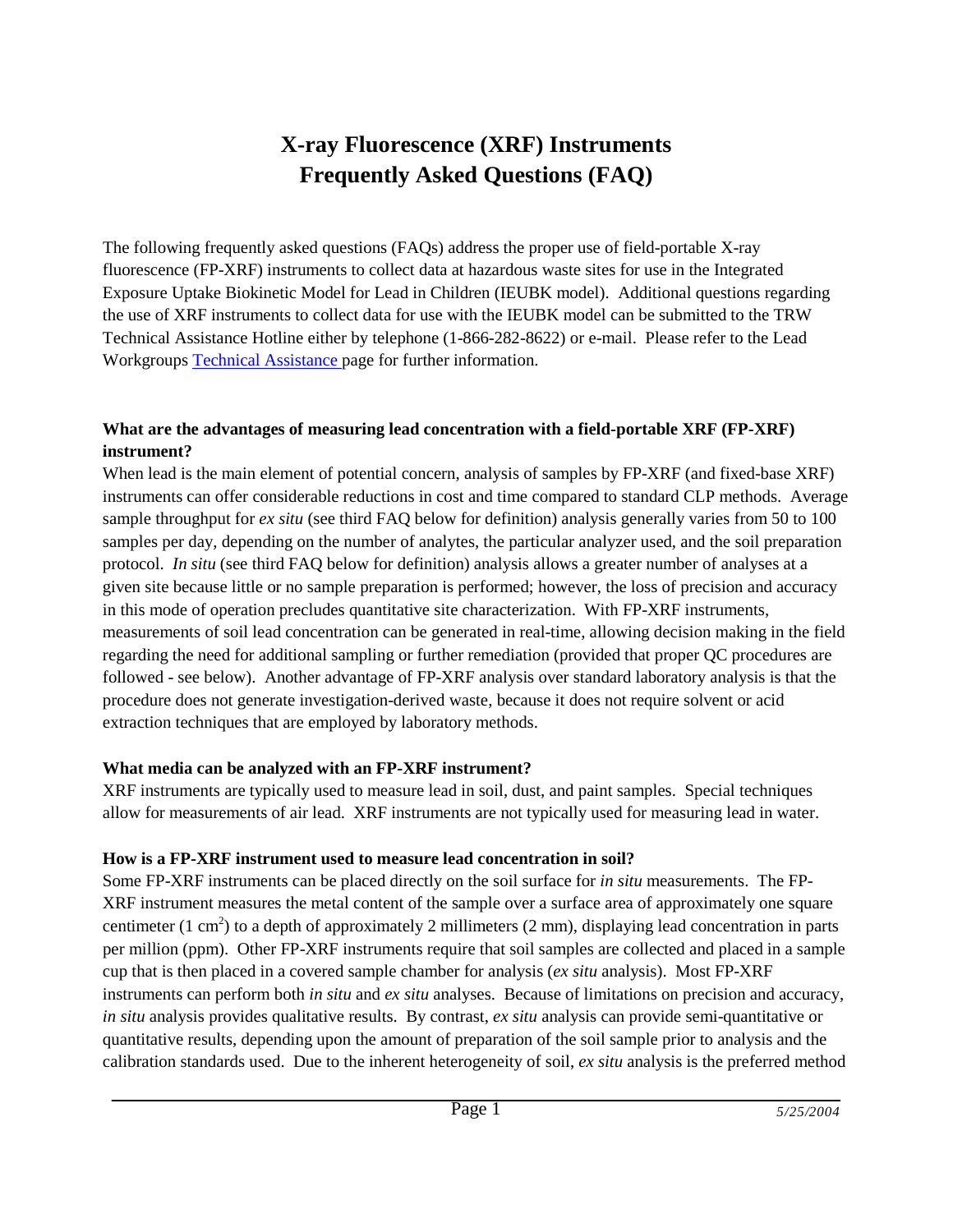because the soil can be homogenized to provide a sample that is more representative of the concentration of lead at the location from which it was collected.

#### **What is the quality of the data that are generated by an XRF instrument?**

Historically, FP-XRF techniques were generally viewed as being suitable only for screening; however, recent advances in technology and instrumentation now permit this method to yield results that are fully comparable with CLP methods for soil and dust. The EPA Environmental Technology Verification (ETV) program evaluated 7 FP-XRF analyzers and found the precision-based detection limits ranged from 30 to 165 ppm in soil, and the relative standard deviations (RSDs) at 5 to 10 times the detection limit were less than 10% [\(EPA, 1998 a-f\)](#page-3-0). The ETV program also found that measurements of soil lead concentrations made with FP-XRF analyzers compared well with those made by fixed-based reference laboratories using CLP methods; correlations between the FP-XRF measurements and reference laboratories ranged from 0.85 to 0.97. Once a relationship has been established between FP-XRF results and CLP lab data for a specific site, FP-XRF can provide inexpensive, real-time data concerning lead concentrations in soil. Other studies have also shown good correlation between lead levels measured by CLP and by XRF (including both fieldportable and fixed-base measurements) $^{1}$ .

# **Has EPA published standard operating procedures for the use of FP-XRF instruments?**

Methods for XRF analysis are described in SW-846 (EPA, 1998g), and a FP-XRF protocol is available from the EPA Region 1 [Web site.](http://www.epa.gov/NE/measure/xray/xrayfluor.html) However, it is important that a site-specific QC plan be established to ensure that the data quality objectives (DQOs) for the site are achieved. The Superfund Lead- Contaminated Residential Sites Handbook [\(EPA, 2003\)](#page-4-0) and the Abandoned Mine Site Characterization and Cleanup Handbook (EPA, 2000a) also provide suggestions on the proper use of FP-XRF. For example, the Superfund Lead-Contaminated Residential Sites Handbook [\(EPA, 2003\)](#page-4-0) suggests 20 percent of the samples be analyzed by both the FP-XRF instrument and a CLP laboratory to develop a site-specific statistical relationship between the two methods. Once the accuracy and precision of the FP-XRF results have been determined (and assuming they satisfy the DQO requirements of the project), the number of laboratory confirmatory samples could be reduced (*e.g.*, to 5 percent). Inherent in this comparison is the determination of the type of sample preparation (*e.g.*, drying and sieving) that is required to ensure that the relationship is consistent [\(EPA, 2003\)](#page-4-0). Confirmatory analysis should be focused on samples where the FP-XRF instrument indicates the lead concentration is near the soil cleanup level, if a cleanup level has been determined.

## **What factors can compromise the quality of FP-XRF data?**

There are a number of factors, known as interferences, that can affect the detection limits and precision of FP-XRF instruments. Some interferences can be inherent in the method of analysis, whereas others are the result of the instrument's setup, such as calibration methods. Other interferences may arise from outside sources, such as the sample matrix. The following is a brief overview of some factors that can affect the quality of FP-XRF data:

*Sample matrix effects* include particle size, uniformity, homogeneity, and condition of the surface. The ETV reports [\(EPA, 1998 a-f\)](#page-3-0) indicate the heterogeneity of the sample generally has the greatest effect

<sup>1</sup>Validation references listed in the reference list are marked with an asterisk (\*).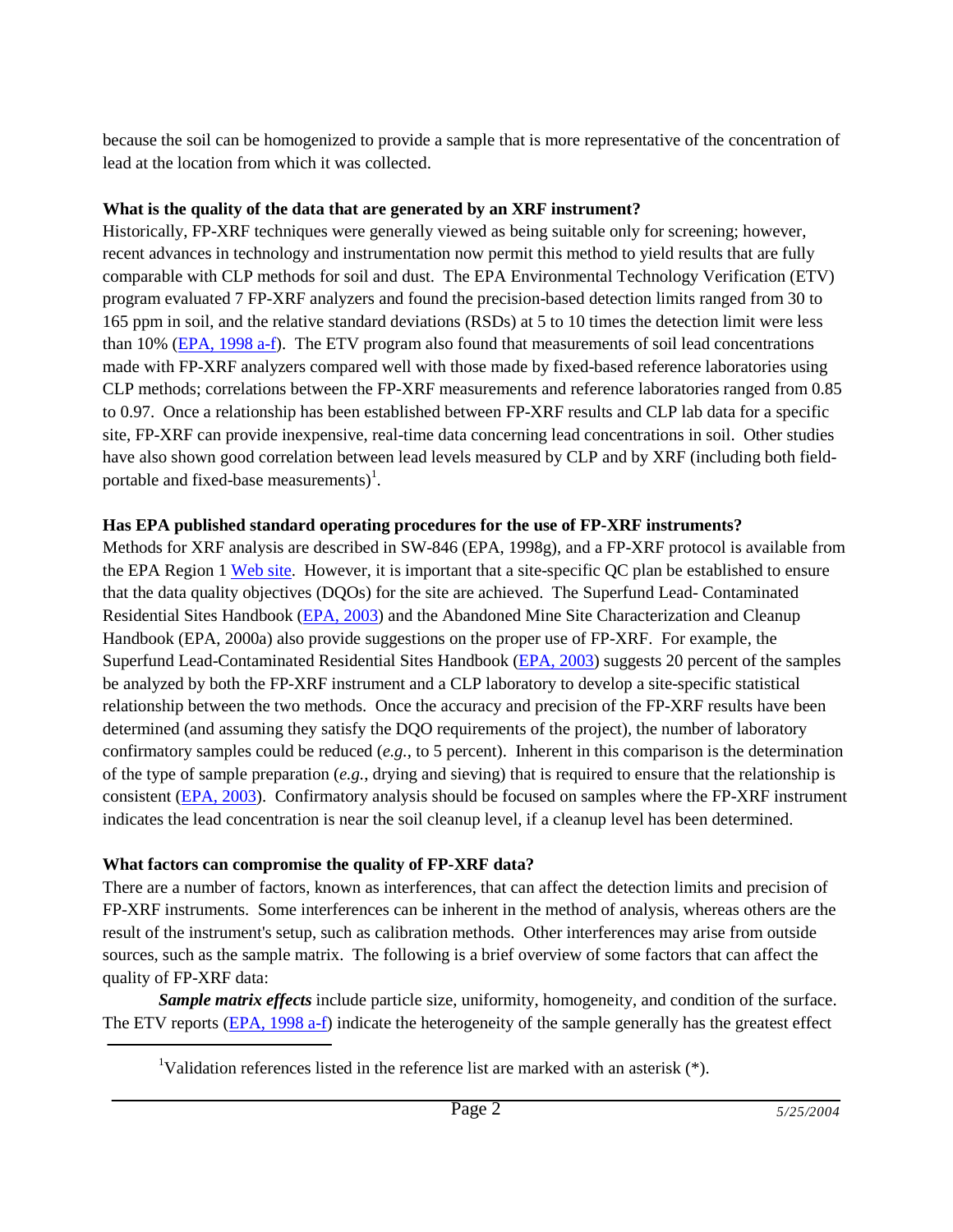on comparability with confirmatory samples. Every effort should be made to homogenize soil samples thoroughly before analysis. One way to reduce particle size effects is to sieve all soil samples. Guidance on sieving samples for lead analysis is available in the TRW short sheet on soil sampling and analysis [\(EPA,](#page-4-0)  [2000b\)](#page-4-0).

*Moisture content* above 20 percent can interfere with the analysis, since moisture alters the soil matrix for which the field-portable XRF has been calibrated. This problem can be minimized by drying, preferably in a convection or toaster oven. Drying by microwave can increase variability between the results and can cause arcing if fragments of metal are present in the sample. At some sites, oven drying is an important part of the sample preparation protocol for quantitative analysis to ensure sample homogeneity. The effect of moisture on XRF results is not universal, and the requirement for drying should be determined at each site.

*Inconsistent positioning of samples* in front of the probe window is a potential source of error because the X-ray signal decreases as the distance from the radioactive source increases. Maintaining a consistent distance between the window and the sample minimizes this problem. For best results, the window of the probe should be in direct contact with the sample.

*Chemical matrix effects* also can occur as X-ray absorption and enhancement phenomena. The presence of certain metals can interfere with the analysis of certain other metals. For example, iron tends to absorb copper X-rays, whereas chromium levels will be enhanced in the presence of iron. These effects can be corrected mathematically through the field-portable XRF instrument's software. Vendors can typically provide the necessary information during the planning stage to anticipate these interferences.

*Instrument resolution* limitations may cause problems in analyzing some elements. If the energy difference between the characteristic X-rays of two elements (as measured in eV) is less than the resolution of the detector in eVs, then the detector will not be able to resolve the peaks. In other words, if two peaks are 240 eVs apart, but the resolution of the detector is 270 eV, the detector will have difficulty in differentiating those peaks. A common example is the overlap of the arsenic K peak with the lead L peak. With the use of mathematical corrections that subtract the lead interference, lead can be measured from the lead L peak and arsenic can be measured from the arsenic K peak. However, concentrations of arsenic cannot be calculated efficiently for samples that have lead-to-arsenic ratios of 10 to 1 or more, because the lead peak will overwhelm the arsenic peak completely. Additional information concerning interference from arsenic is available from U.S. EPA Region 8 (U.S. EPA, 2001b) and the ETV FP-XRF reports [\(EPA,](#page-3-0)  [1998 a-f\)](#page-3-0).

#### **Where can I find additional information regarding the use of FP-XRF analyzers?**

In addition to the sources cited above, other sources of information include *Lead-Safe Yards Developing and Implementing a Monitoring, Assessment, and Outreach Program for Your Community* (EPA, 2001a) and an EPA document that compares FP-XRF instruments (EPA, 2001b). The EPA Technology Innovation Program's [Web site p](http://www.epa.gov/tio/)rovides documents that describe the use of FP-XRF analyzers in the TRIAD approach to site assessment.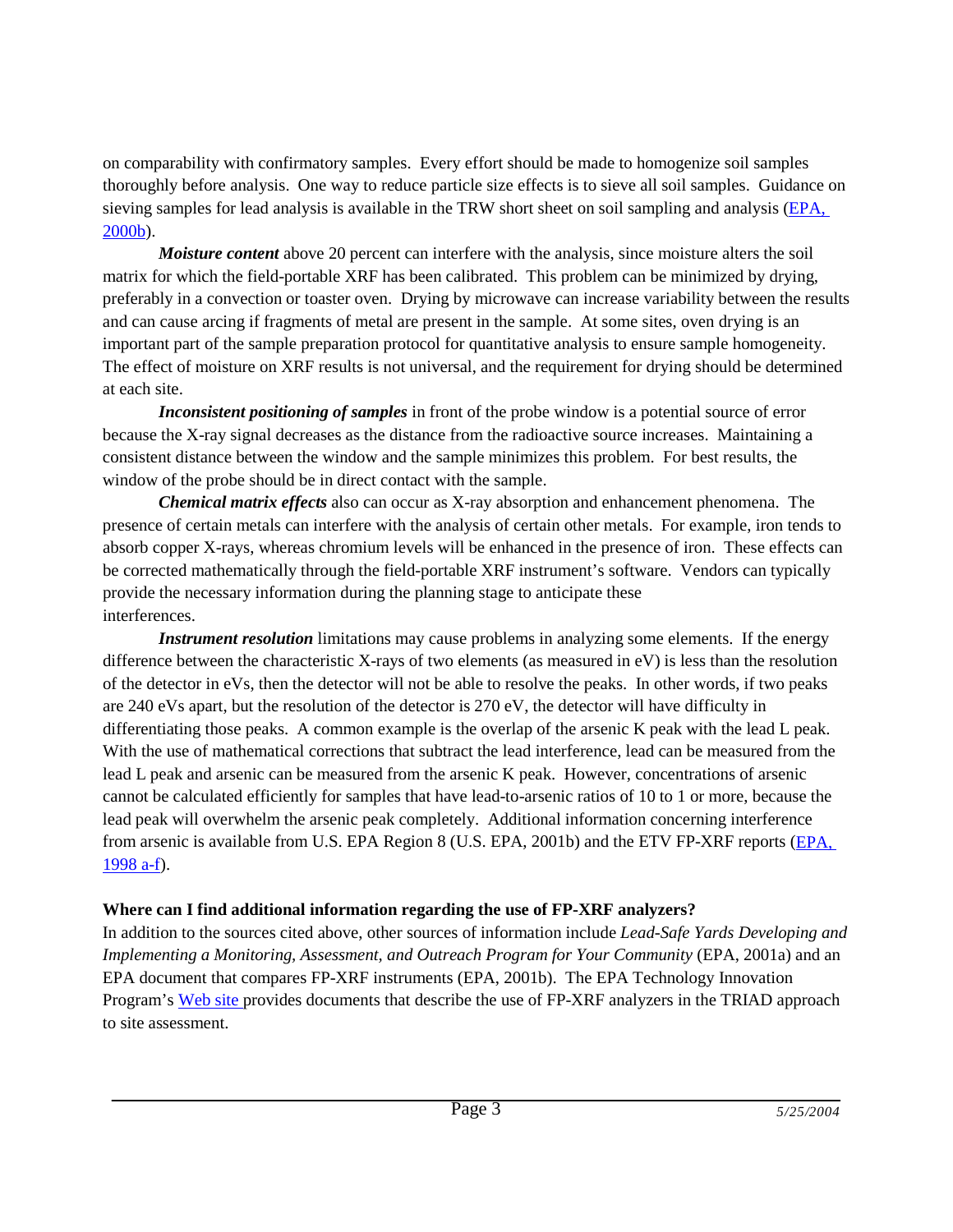# <span id="page-3-0"></span>**References**

\*Clark, S., W. Menrath, M. Chen, S. Roda, and P. Succop. 1999. Use of a field portable x-ray fluorescence analyzer to determine the concentration of lead and other metals in soil samples. Ann Agric Environ Med. 6: 27-32.

\*Sackett, D. and K. Martin. 1998. EPA Method 6200 and Field Portable X-Ray Fluorescence Analysis for Metals in Soil. Available online at<http://www.thetowntalk.com/assets/pdf/DK106409421.PDF>

\*Shefsky, S. 1995. Comparing Field Portable X-Ray Fluorescence (XRF) to Laboratory Analysis of Heavy Metals in Soil. Available online at [http://www.clu-in.org/download/char/dataquality/sshefsky02.pdf.](http://www.clu-in.org/download/char/dataquality/sshefsky02.pdf)

\*U.S. EPA. 1995. Representative Sampling Guidance. OSWER Directive 9360.4-10. EPA 540/R-95/141. Available online at [http://www.epa.gov/tio/download/char/sf\\_rep\\_samp\\_guid\\_soil.pdf](http://www.epa.gov/tio/download/char/sf_rep_samp_guid_soil.pdf)

U.S. EPA. 1998a. Environmental Technology Verification Report. Field Portable X-ray Fluorescence Analyzer. HNU Systems SEFA-P. Office of Research and Development. EPA/600/R-97/144. March. Available online at<http://www.epa.gov/nrmrl/lrpcd/site/reports/600r97144/600r97144.pdf>

U.S. EPA. 1998b. Environmental Technology Verification Report. Field Portable X-ray Fluorescence Analyzer. Spectrace TN 9000 and TN Pb Field Portable X-ray Fluorescence Analyzers. Office of Research and Development. EPA/600/R-97/145. March.

Available online at<http://www.epa.gov/nrmrl/lrpcd/site/reports/600r97145/600r97145.pdf>

U.S. EPA. 1998c. Environmental Technology Verification Report. Field Portable X-ray Fluorescence Analyzer. Metorex X-MET 920-P and 940. Office of Research and Development. EPA/600/R-97/146. March. Available online a[t http://www.epa.gov/nrmrl/lrpcd/site/reports/600r97146/600r97146.pdf](http://www.epa.gov/nrmrl/lrpcd/site/reports/600r97146/600r97146.pdf)

U.S. EPA. 1998d. Environmental Technology Verification Report. Field Portable X-ray Fluorescence Analyzer. Metorex X-MET 920-MP. Office of Research and Development. EPA/600/R-97/147. March. Available online at<http://www.epa.gov/nrmrl/lrpcd/site/reports/600r97147/600r97147.pdf>

U.S. EPA. 1998e. Environmental Technology Verification Report. Field Portable X-ray Fluorescence Analyzer. Niton XL Spectrum Analyzer. Office of Research and Development. EPA/600/R-97/150. March. Available online at<http://www.epa.gov/nrmrl/lrpcd/site/reports/600r97150/600r97150.pdf>

U.S. EPA. 1998f. Environmental Technology Verification Report. Field Portable X-ray Fluorescence Analyzer. Scitec MAP Spectrum Analyzer. Office of Research and Development. EPA/600/R-97/151. March. Available online a[t http://www.epa.gov/nrmrl/lrpcd/site/reports/600r97151/600r97151.pdf](http://www.epa.gov/nrmrl/lrpcd/site/reports/600r97151/600r97151.pdf)

U.S. EPA. 1998g. Test Methods for Evaluating Solid Waste, Physical/Chemical Methods. Vol IA, SW-846, Method 6200, Revision 0, January.